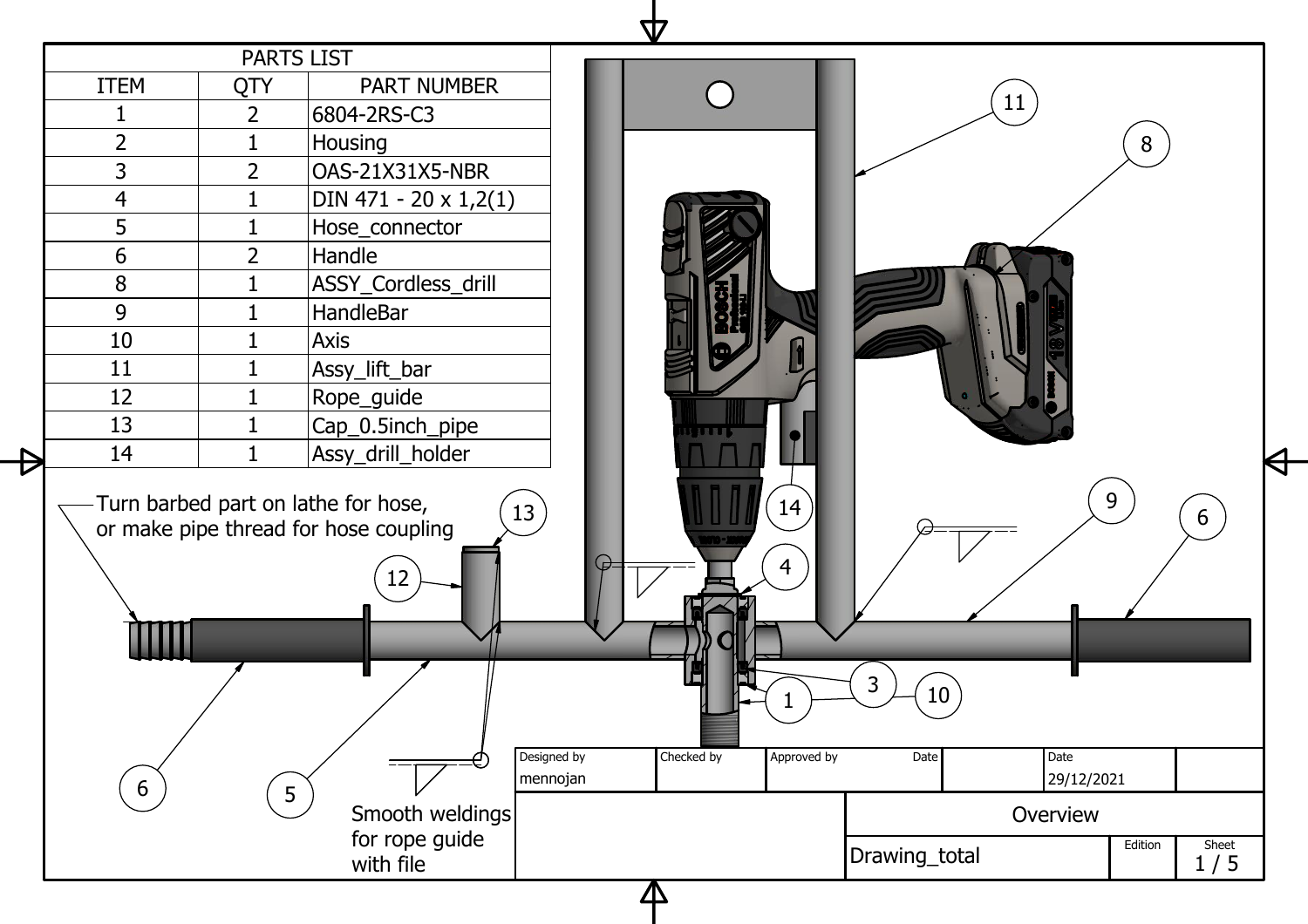Drill actuation can be done with brake lever (bicycle), or rotating handle (accelerator motorcycle). Details are not specified, as it depends highly on used drill and type of handle.

The depicted drill is only for illustration. In practise, any drill with <sup>a</sup> max torque

of  $\pm$  54 Nm and a speed of 450 RPM works for non rocky soils. Used drills with good result:

- Hitachi/Hikoki DS18DJL (cordless with 1.5Ah batteries)

- Makita DF0300 (corded)

For the Makita, the axis of the swivel needs to be turned down to 10mm (max chuck opening), or the chuck needs to be replaced

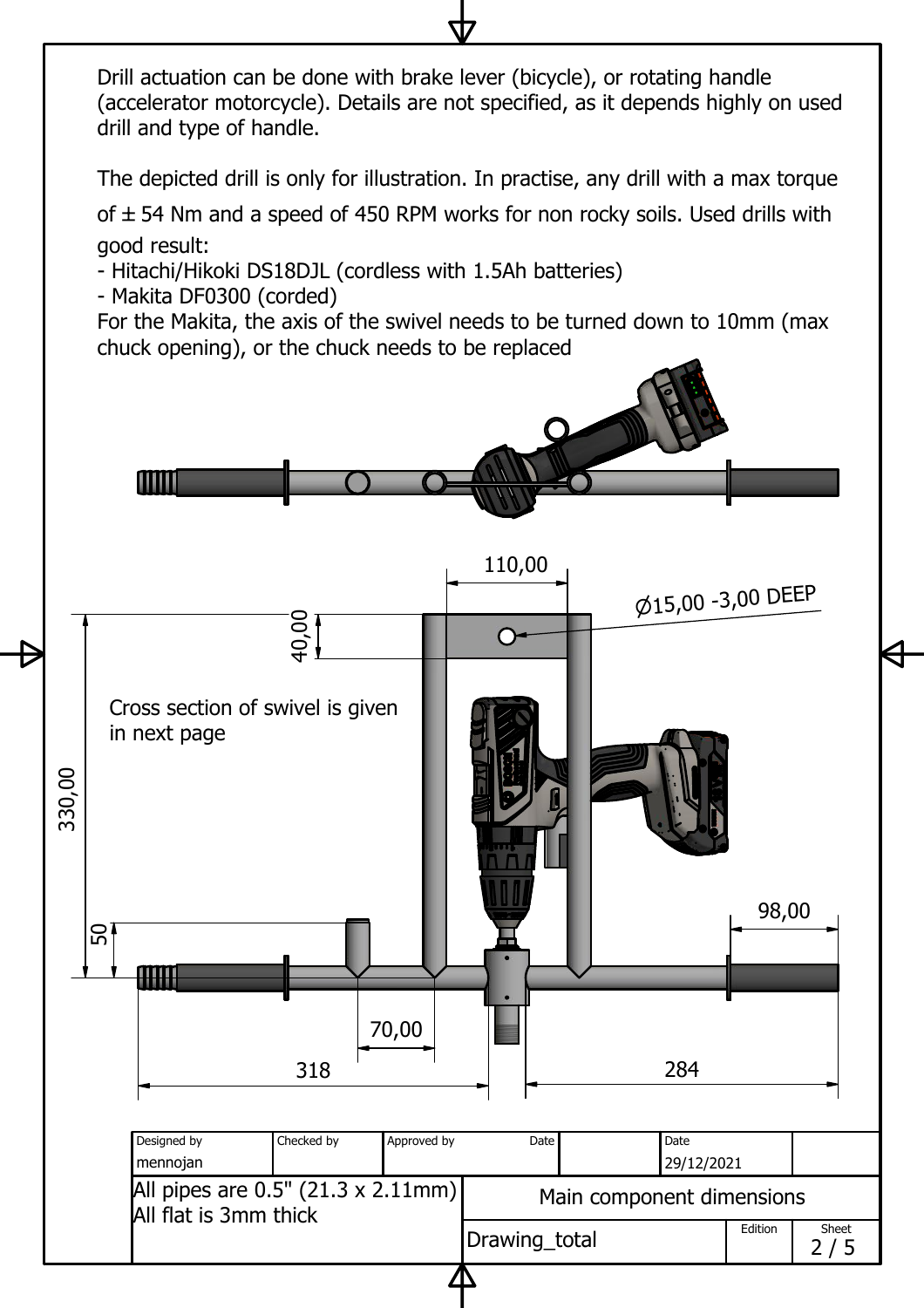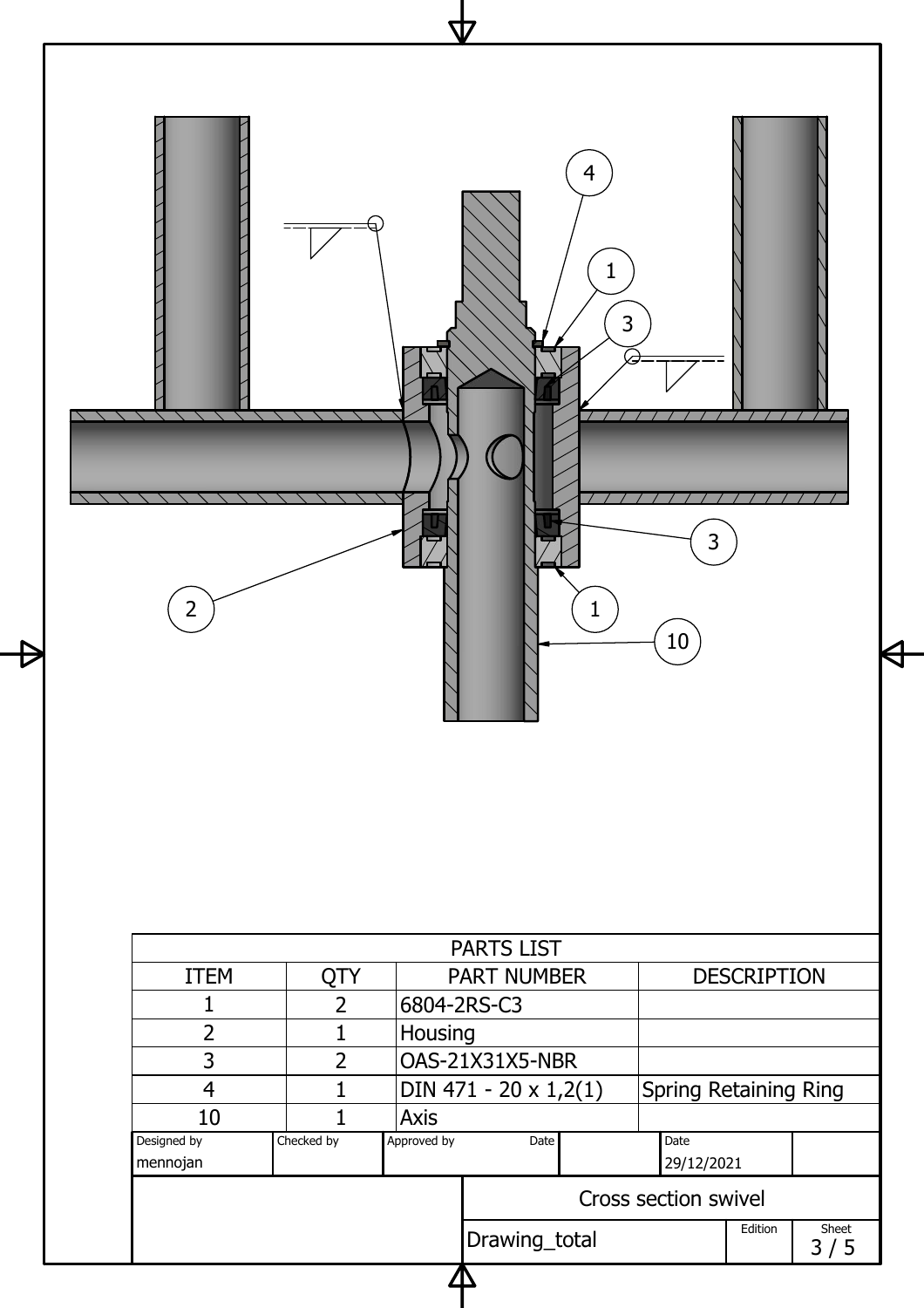

will be welded to the handles and deform.. That's why it should be <sup>a</sup> clearance fit before welding.

After welding, the bearing holes can be sanded with fine sanding paper to obtain <sup>a</sup> loose fit again for the bearings.

| 29/12/2021<br>mennojan<br>Part 2: Housing<br>Edition<br>Sheet<br>Drawing_total | Designed by | Checked by | Approved by | Date |  | Date |  |  |
|--------------------------------------------------------------------------------|-------------|------------|-------------|------|--|------|--|--|
|                                                                                |             |            |             |      |  |      |  |  |
|                                                                                |             |            |             |      |  |      |  |  |
|                                                                                |             |            |             |      |  |      |  |  |